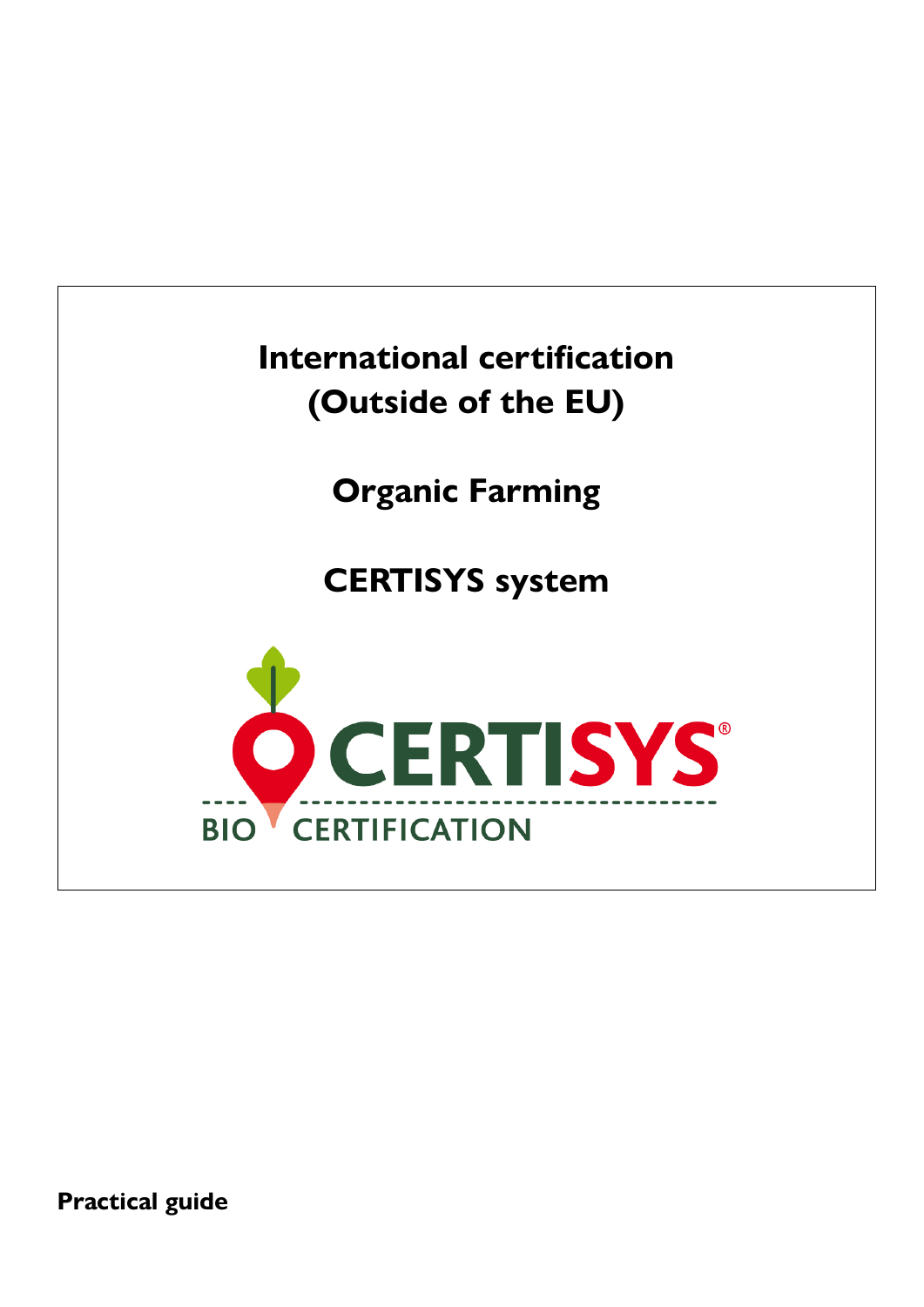#### **Who is this guide aimed at?**

This practical guide is aimed at the operators working outside of Europe (EU) who are looking to have their organic products certified to enable them to export their products to the European market. The guide outlines the various steps involved in the organic certification process but does not in any way act to replace applicable regulations. Certisys is also available to shepherd you through the NOP certification process for the US marketplace, Bio Suisse certification, and the certification procedures in place in other countries. Contact us at [info@certisys.eu](mailto:info@certisys.eu) for the steps to be put in place to obtain these other certifications.

#### **What is CERTISYS?**

CERTISYS was set up in 1991 by a group of pioneers who felt passionate about planet Earth, engineers and agricultural scientists by occupation, who firmly believed in the need to protect the land and the way it is worked, in order to rise to the challenge of setting up a credible and trustworthy system of organic farming auditing and certification. The auditing system is one of the cornerstones intended to enable the sector to develop on a sound basis, by guaranteeing the authenticity of organically farmed products and preventing fraud.

Certisys has been up and running for over 30 years and works locally in Belgium, Luxembourg and in Africa – as well across a global network - in partnership with a rising number of farmers and businesses operating in the agri-food industry, but equally in other domains that are committed to sustainable development such as fair trade.

Based on values of local presence and involvement, ethical considerations, independence, transparency and fairness, CERTISYS works to develop sustainable farming and to secure sustainable food in a way that is concerned with looking after the interests of people, animals and the planet as a whole. CERTISYS works with all members of the organic sector: operators (producers, processors, distributors, caterers and restaurateurs, retailers and importers), consumers, and the public authorities, in order to develop and promote organic farming on a participatory basis.

CERTISYS ensures the necessary human, material and financial resources are in place to carry out its mission and to accomplish its aims in observance of the values it propounds.

#### **At international level?**

To best serve the needs of the projects outside of the EU, a dedicated international team has been set up which exclusively deals with these international projects. The team is made up of agricultural engineers who are based in Burkina Faso and who perform the actual audits, along with coordination staff in Belgium that act as the link to the certification side of things.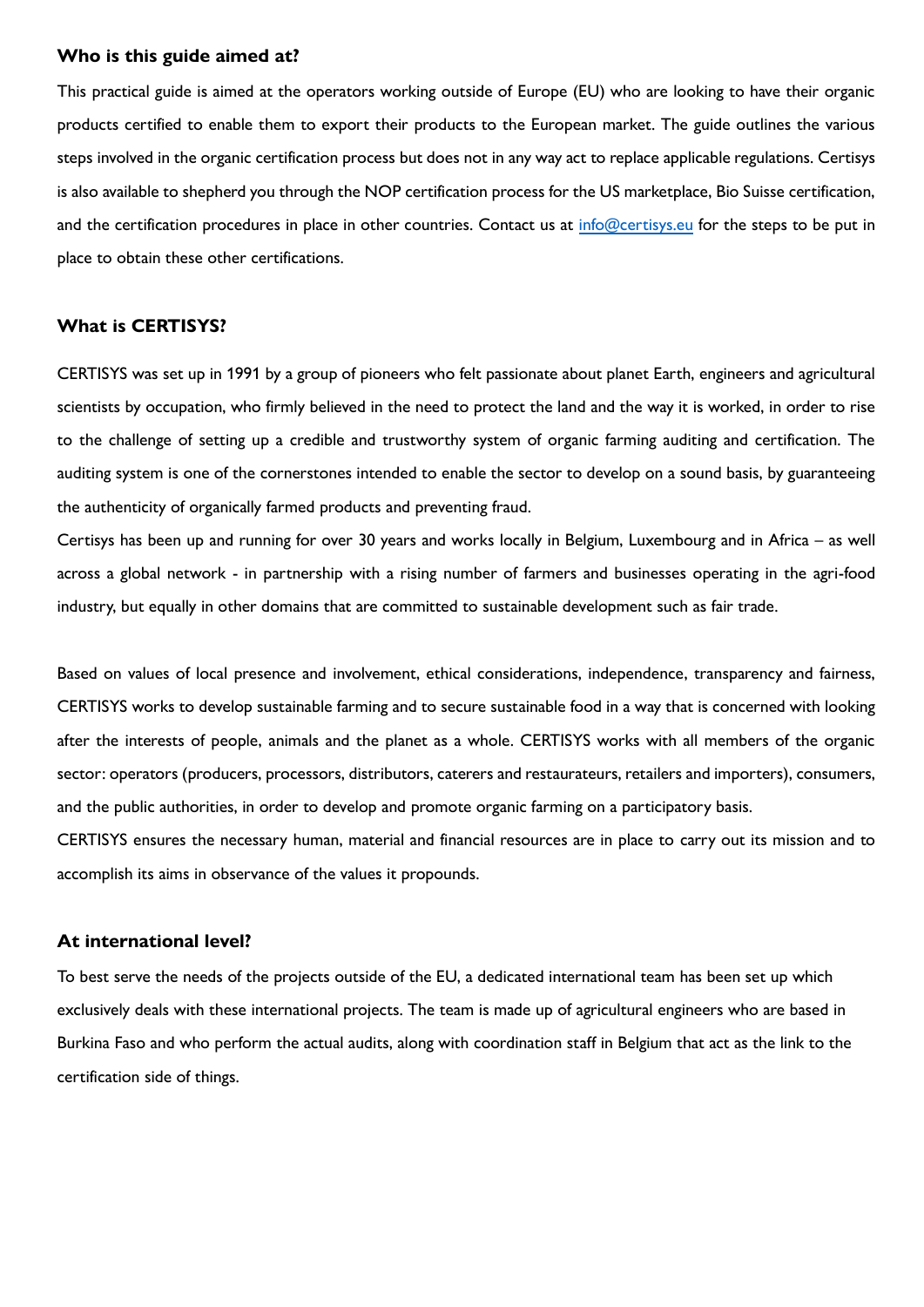# **Table of contents**

# Other documents available from our website: www.certisys.eu

- CERTISYS Standard for countries outside of the EU (RX2053 and RX2059)
- Notification of activities (OR3347)
- Organic System Plan
- Group engagements (specimen) (OR3340)
- Annual crop producers' internal auditing questionnaire (specimen) (QT3615)
- Perennial crop producers' internal auditing questionnaire (specimen) (QT3616)  $\frac{1}{2}$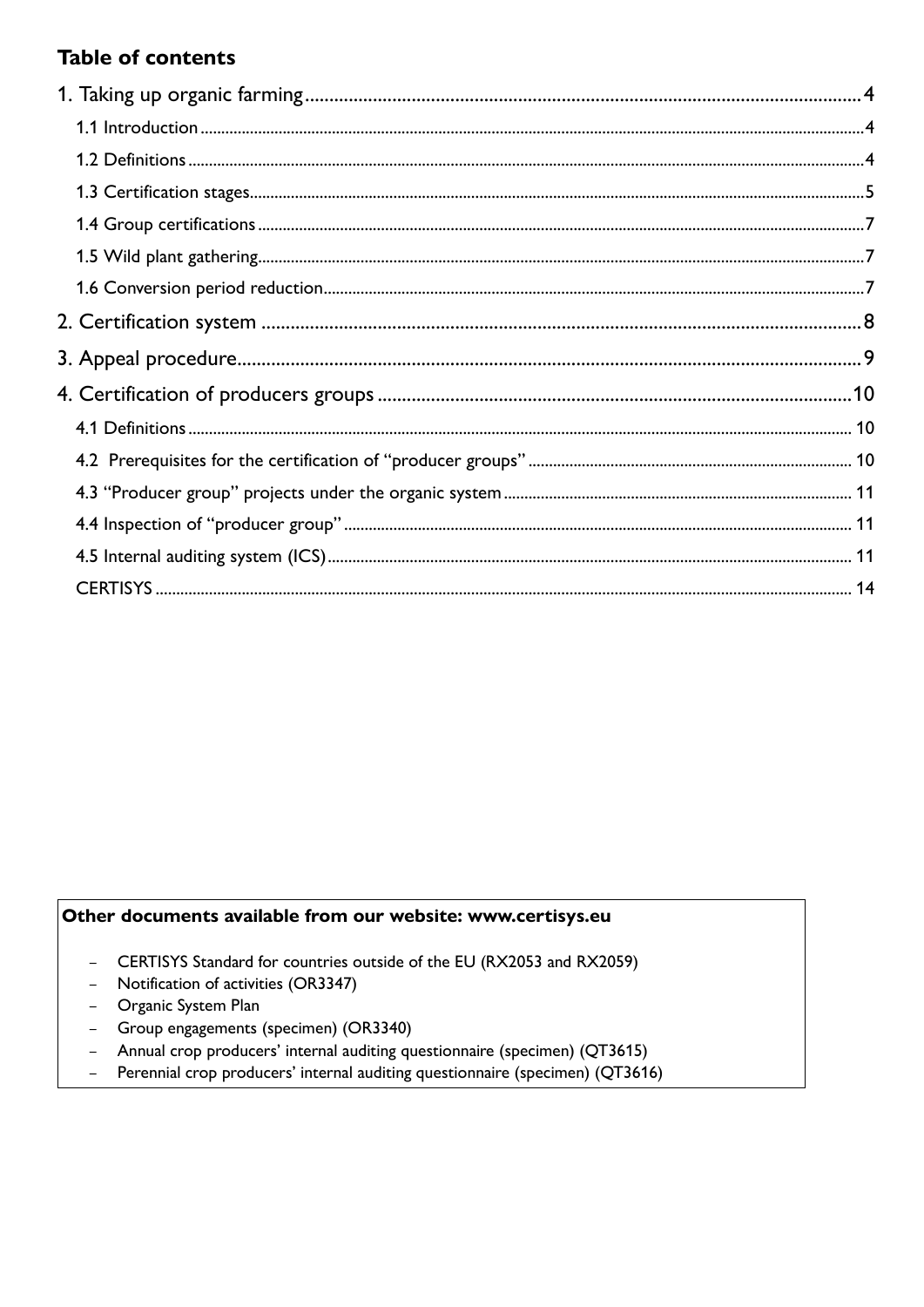### **1. Taking up organic farming**

## *1.1 Introduction*

CERTISYS has been officially approved by the European Commission to certify organic farming products outside of the European Union.

The accreditation relates to several countries, as detailed in Council Regulation (EU) no. 1235/2008 appendix IV. The latest version of the country list is available to be consulted at our website at all times.

To conduct our certification activities, we have devised a 'CERTISYS Standard for non-EU countries' (hereinafter referred to as the 'CERTISYS Standard'), which has been approved by the Commission under EU Regulations no 834/2007 and no 889/2008 which apply across Europe. As amendments are brought to relevant EU regulations, the 'CERTISYS Standard' is adapted in line therewith so as to remain on a par and is endorsed on each score for BELAC, our accreditation body. The latest version of the 'CERTISYS Standard' is available to be consulted at our website: [www.certisys.eu.](http://www.certisys.eu/)

CERTISYS's approval relates to the following product categories: :

- **Category A** : farmed or wild-harvested unprocessed vegetable products
- **Category D** : processed agricultural products and yeasts intended for human consumption

The sale of foodstuffs certified as 'organic' implies that the entire production chain is duly audited, from the farming or wild-harvesting stage of the raw materials all the way up to the export of the products. All relevant regulations, along with the forms to be completed and our rates are available to be consulted online.

# *1.2 Definitions*

« **Operator** »: Natural or legal person that produces, prepares, stores, packs or imports organic farming products from third countries with a view to marketing and selling the said products, or that markets and sells these products.

« **Certification** » : The range of actions undertaken by CERTISYS aimed at demonstrating that (a) product(s), as well as the associated production techniques comply with the applicable regulations on organic farming specific to this/these product(s).

Please note: The inspections performed by CERTISYS are to verify the operator's undertaking to observe the rules of organic farming. Subsequent to this inspection, and provided the statutory requirements have been duly met, the operator is issued with the relevant certification documents so as to formalise the compliance of his products and farming methods with organic production methods.

The inspection report only takes the observations made at the time of the audit into consideration, and does not in any way preclude supplementary remarks being put forward as part of subsequent audits conducted in due course.

In the event non-conformities are found to exist, the operators in question may be sent an improvement request by CERTIFYS or even face sanctions, which in some cases go as far as denying them the right to label the products affected as 'organic'.

« **Certificate »** Document delivered in compliance with the rules of a certification system. The certificate specifically bears on products or product groups.

The certificate specifies the products that are compliant with organic production methods according to different categories:

- derived from organic farming ;
- processed products: > 95% of ingredients derived from organic farming (tolerance for 5% of the non-organic ingredients specified in a limited list – appendix IX of Regulation 889/2008);
- processed products: < 95% of ingredients derived from organic farming (only a reference to organic farming in the list of ingredients);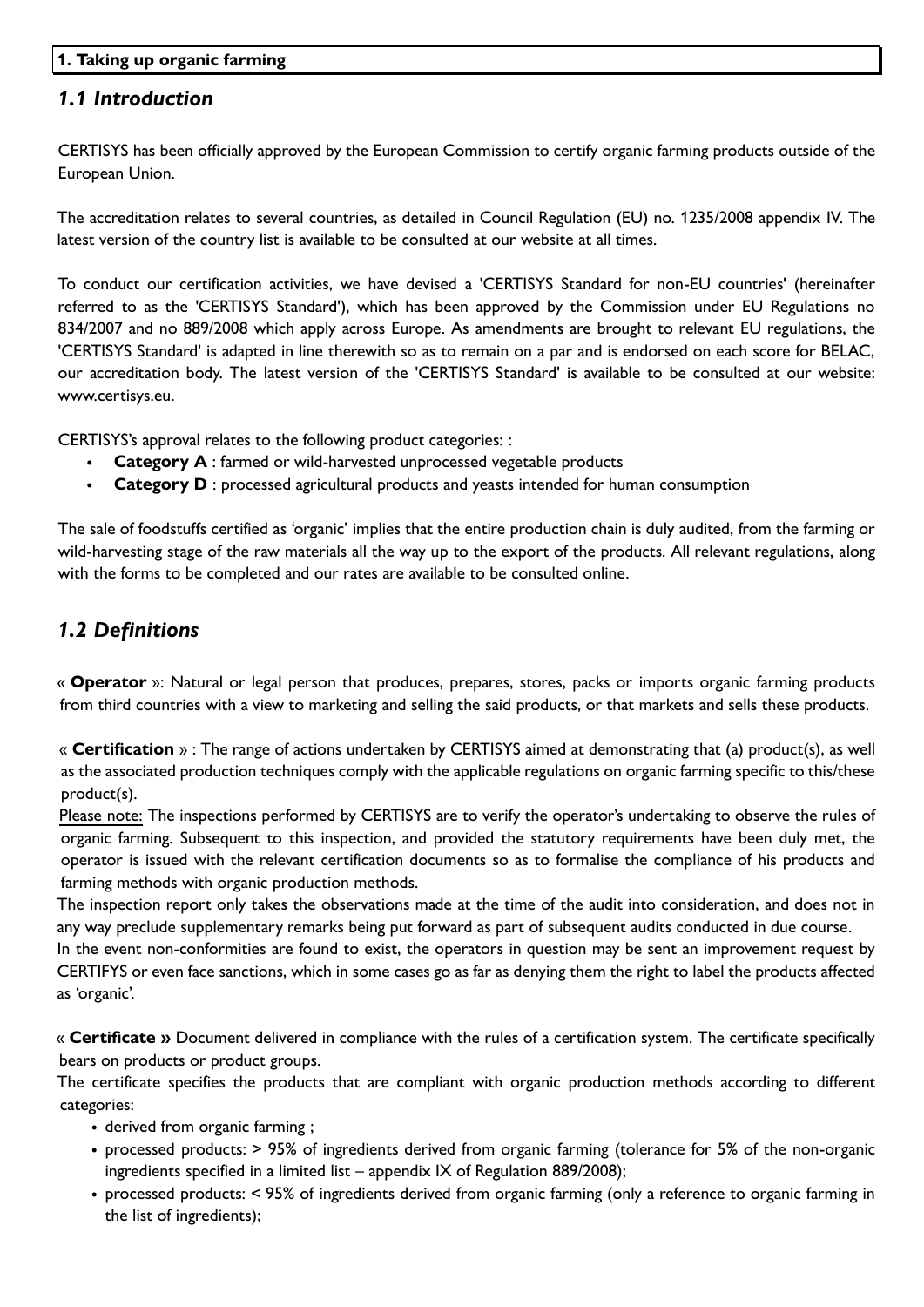• main product of hunting or fishing, with other ingredients derived from organic farming. The certificate authorises the producer to have his product labels specify the fact that the products concerned are compliant with organic production methods according to these different categories. The certificate is delivered after the inspection and certification and comes with a specific validity duration.

#### « **Complaints** »: There are two types of complaints:

- **Complaints from third parties addressed to operators :** All complaints informing operators that there is a problem with the conformity of (one of) their products with the requirements of the technical specifications. These complaints are to be recorded in a register that must be made available to CERTISYS as well as the appropriate measures put in place in response to such complaints.
- **Complaints addressed to CERTISYS** : All written complaints or disputes from audited operators or other parties in respect of the way certification issues are dealt with or other questions in connection therewith. The complaints may relate to a certification document, another audited operator, a CERTISYS staff member, etc. All of these complaints are recorded by the Quality manager in a register, along with the measures implemented in response to these complaints.

## *1.3 Certification stages*



### **1.3.1 Information and application**

The first step in the certification process is concerned with gathering the relevant details. To this end, CERTISYS will send you the following information either by e-mail or make this information available to you in the form of downloads from our website :

- the 'CERTISYS Standard' (latest version),
- this practical guide in hand outlining the certification process,
- the 'Notification of activities' form as well as the contracts,
- the applicable rates  $-$  our quotes are prepared setting out from these rates.

To initiate your application, we expect you to return the duly completed and signed 'Notification of activities' form.

#### **1.3.2 Certification applications and quotes**

Based on the details supplied by you, CERTISYS examines your application and decides whether or not it is admissible. A tailored quote is subsequently prepared in consideration of the applicable rate and a set price scale that is in keeping with the description of your project as supplied by you. This quote is returned to you as soon as possible. CERTISYS' quotes are based on the estimated amount of time required to audit and certify your project. In all cases, our quotes include:

- the collection of at least one sample and the analysis thereof by an accredited laboratory,
- the inspector's accommodation and travel expenses,
- the certification fee including follow-up,
- the certificate preparation fees.

After you have accepted the quote, you are invited to return a duly signed copy of the CERTISYS service agreement. You will be asked to pay a deposit based on the first invoice raised in compliance with the signed quote. An inspector will then get in touch with you to arrange his upcoming visit, which will take in the various production and preparation sites, as well as the storage facilities prior to export.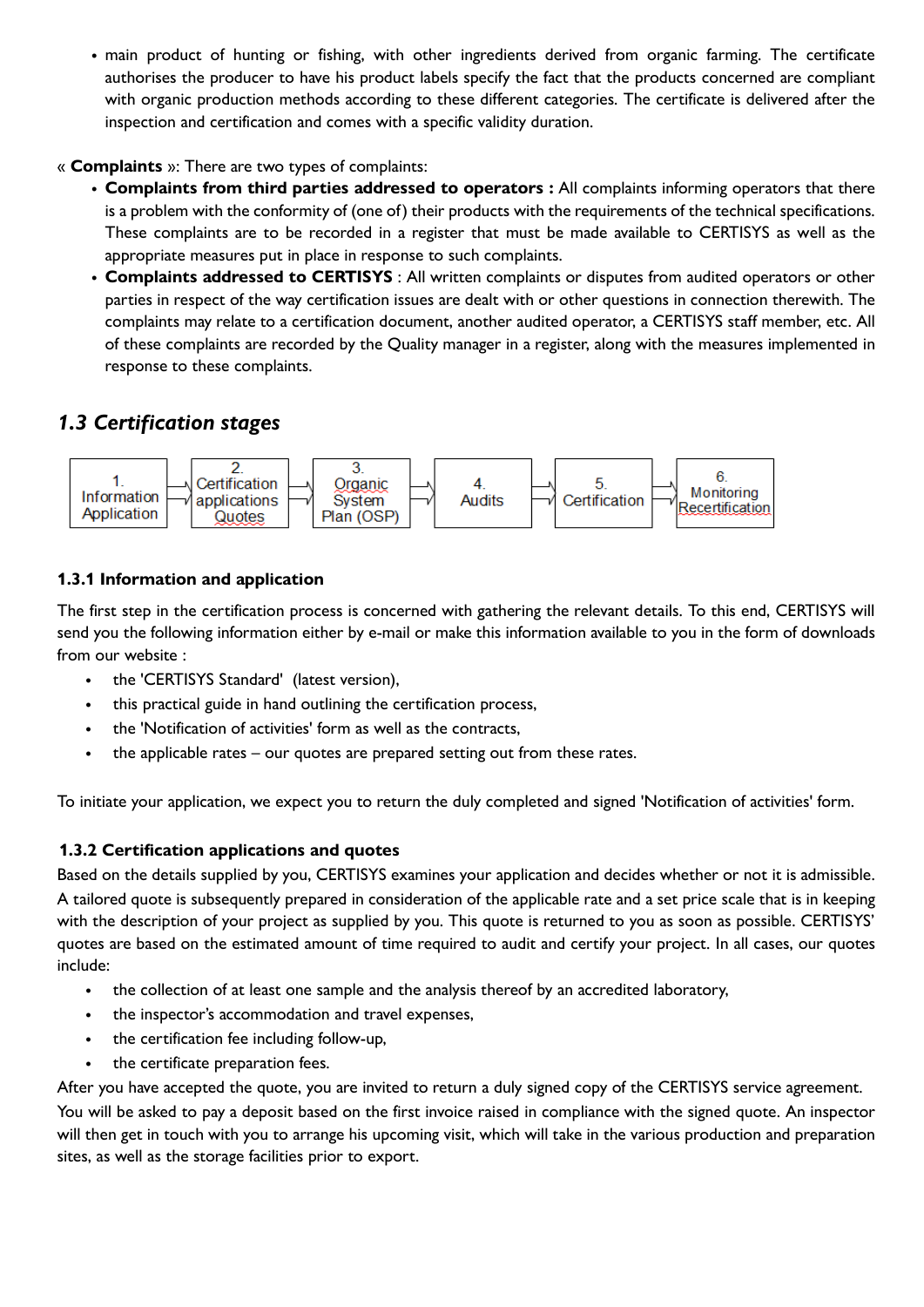## **1.3.3 Organic System Plan (OSP)**

We will ask you to describe your production system and the measures put in place to ensure the proper management of your organic production methods by completing the 'Organic System Plan' document. This is a management plan between you and CERTISYS which encapsulates the descriptions of all aspects of the agricultural production or preparatory activities. This plan is drawn up, amended and validated in dialogue between yourself and CERTISYS, and must be adapted to the specifics of each project.

### **1.3.4 Audits**

As part of the audit, our inspectors will prepare a report of the measures implemented to ensure due compliance with the rules of organic production. At the end of the inspection, any non-conformities will be communicated to you. You undertake to put in place the relevant corrective measures within a set deadline.

There are several types of inspection :

- Annual inspections: The project is to be audited at least once every year.
- Supplementary inspections may be conducted if your project should be made to undergo major changes during the course of the year or if we should require crucial additional details.
- In addition, spot checks may be performed based on a risk analysis.

### What do the inspections entail?

Amongst other things, the checks performed by the CERTISYS inspector include the verification of :

- the conformity of the project description, involving visits to the various production sites, which look at the crop production areas, the origin of the vegetable material, the inputs and crop protocols as well as the administrative records of events and the traceability of the harvests.
- the provenance of the basic raw materials,
- the collection system and storage facilities,
- the measures to ensure appropriate separation between conventional and organic products,
- the revenues and preparation procedures,
- the packaging and labelling materials,
- samples may be taken at any point during the process (anything from soil samples to finished product samples and all intermediary stages in between). The analyses are performed by an accredited laboratory.

### **1.3.5 Certification**

If a favourable opinion is delivered by the certification department further to an in-depth examination of your situation, which takes in all relevant details, your project is duly certified. You are then provided with a certificate which details your organic-certified production output. Your certificate is also made available right away to be consulted at our website: www.certisys.eu.

All exports of certified products to the European Union need to be accompanied by a transaction certificate, which can be requested with consummate ease on the CERTISYS intranet.

### **1.3.6 Monitoring and annual recertification**

Each year, you will be invited to update your 'Notification' and your 'Organic System Plan', whereby you inform us of all changes in the management of your project that occurred during the course of the year. You will then be sent an adapted quote to continue the inspections of your project.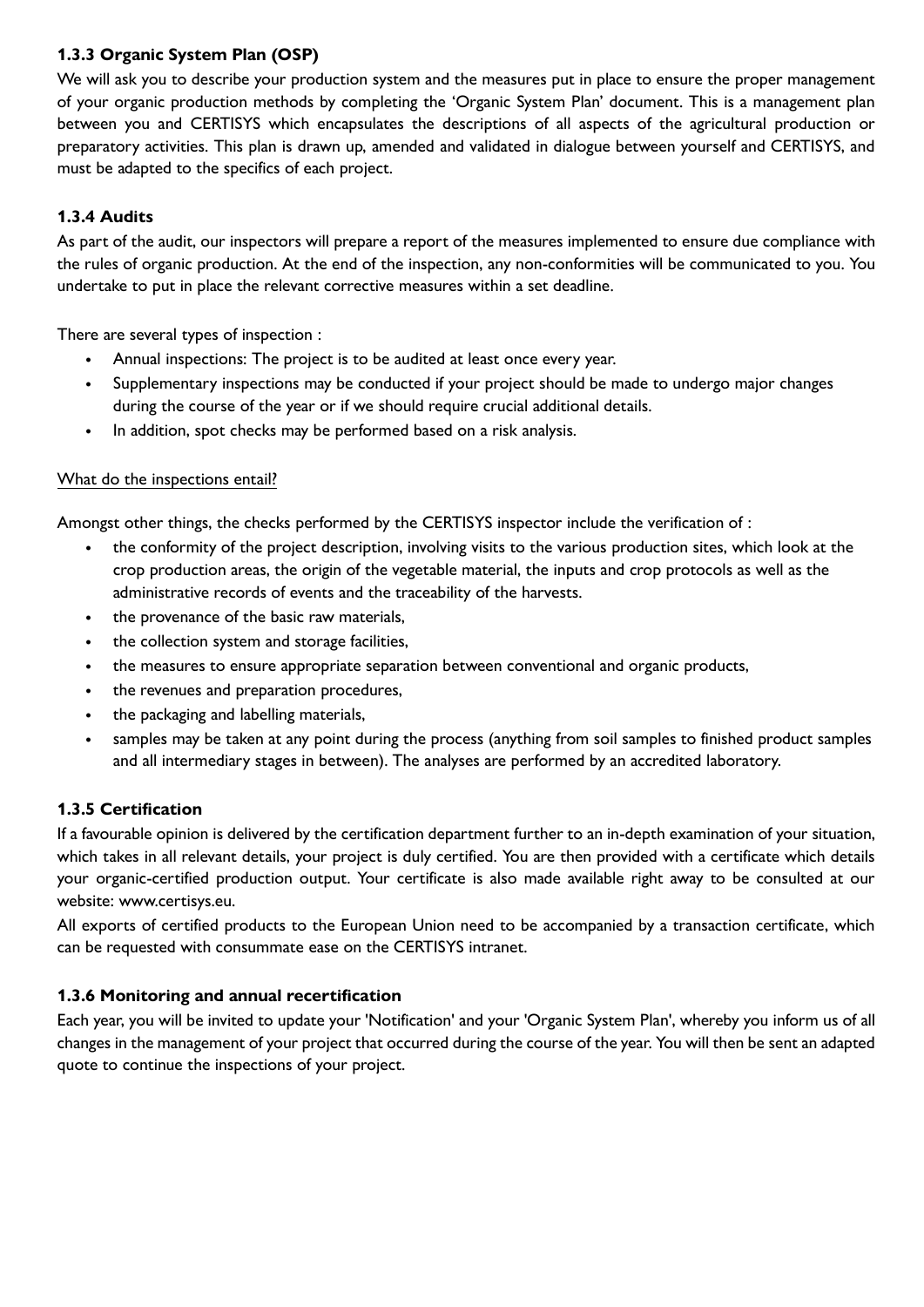# *1.4 Group certifications*

In order to reduce the cost of the inspections, you are free to operate setting out from an internal auditing system implemented by a group of producers. In that case, CERTISYS inspects the internal auditing procedures in place. The internal auditing consists of technical guidance and support for the producers in the area of organic farming (agricultural education and extension system), the identification of the producers, the land parcels, verification of compliance with the requirements of organic farming. The final chapter of this document has full details of group certifications.

# *1.5 Wild plant gathering*

Wild plants that grow by themselves in natural areas, woodland and on farmland may be marketed and sold carrying the organic hallmark, provided that :

- these areas were not subjected to treatments involving the use of products other than those for which permission was granted allowing them to be used with a view to organic production during a 3-year time span prior to harvesting,
- the harvesting does not affect the stability of the natural habitat or the conservation of the species living in the harvesting area.

# *1.6 Conversion period reduction*

To enable vegetables and vegetable products to be considered as organic, the rules of organic production must be implemented on the designated land parcels during a conversion period of at least two years prior to seeding or, in case of perennial crops other than animal feeds, a period of at least three years prior to the first harvest of organic products.

CERTISYS may decide to recognise with retrospective effect as constituting part of the conversion period, all earlier periods during which:

a) the parcels were subjected to measures set out in a rural development programme or another official programme, provided that these measures ensure that no products that are unauthorised as part of organic production systems were used on the said land parcels; or

b) the parcels were natural or agricultural areas that were not treated with products that are banned in the context of organic production systems.

The time period intended in the first paragraph, item b), may be taken into account with retrospective effect only if the evidence thereof as furnished to CERTISYS is sufficient to enable the latter to satisfy itself that these conditions were duly met during a time period of at least three years.

In order for the conversion period to be recognized retroactively, the operator and the inspector must fill in an application form, listing the parcels and products for which the application is made and providing the justification and documentary evidence allowing the validation of this application by CERTISYS.

This application must be formalized before the sowing or planting of annual crops, at the beginning of the activity period related to perennial crops.

In the case of a new project to be certified organic, the inspector carries out an inspection of the parcels to allow the validation of the application by CERTISYS.

In the case of a project already certified organic, once the application has been sent to the inspector, the latter decides if an inspection of the parcels is necessary in order to complete the supporting elements and allow the validation of the application. In any case, the inspector must have **the possibility** to check the new parcels at the appropriate time, if he wishes.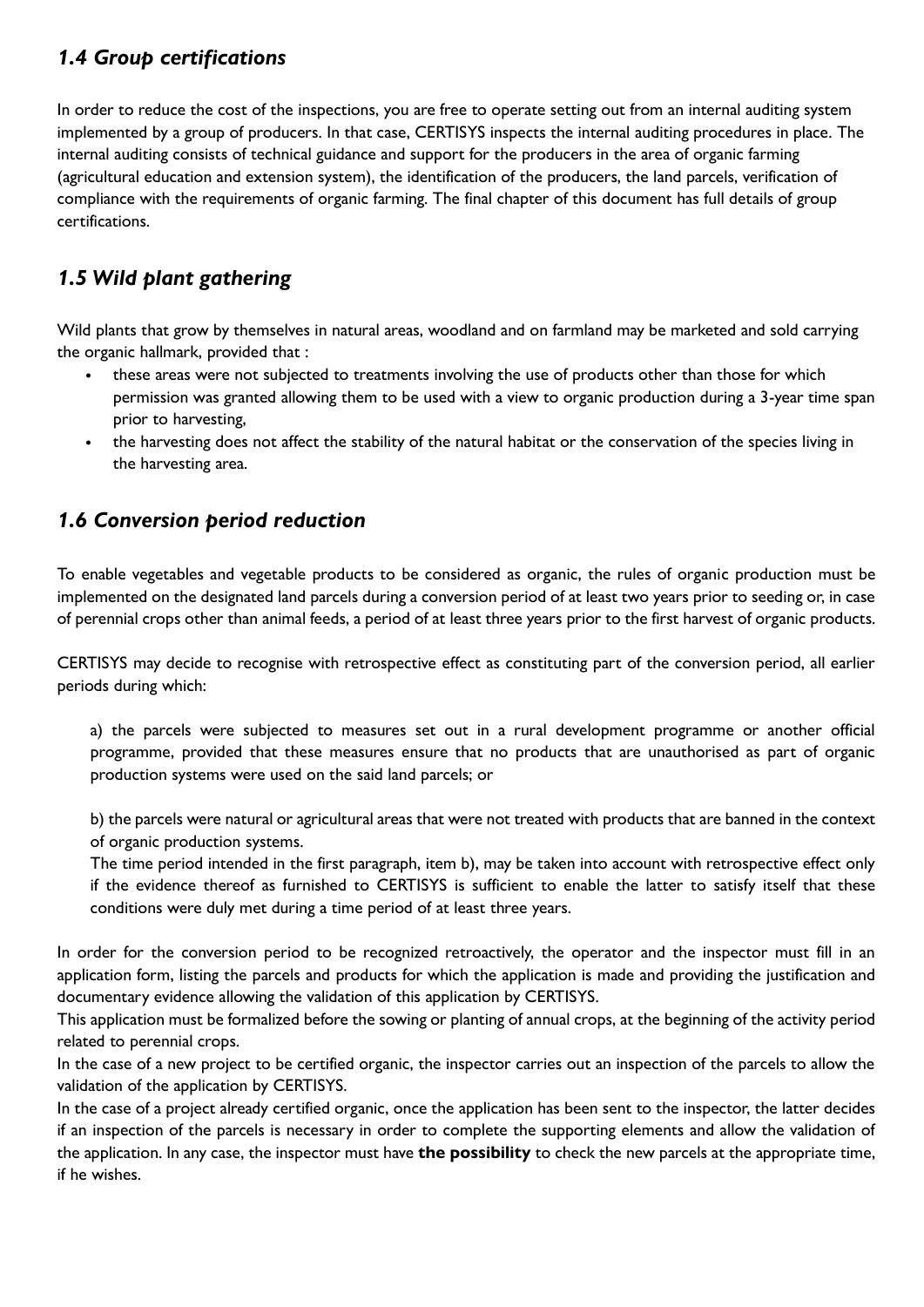### **2. Certification system**

CERTISYS has devised a list of harmonised sanctions for all audited operators that work in observance of organic production methods. This list comprises a total of nine sanctions, ranging from a simple remark to total suspension (see next page).

These stepped sanctions are adapted to suit all non-conformity situations and enable :

- matters to be specified in the way the situations encountered are described,
- the certification manager to impose the most appropriate sanction.

The list of sanctions distinguishes between various non-conformity situations :

- with implications for the use of the product's 'organic farming' designation: if this permission is taken away, the product is no longer considered as an organic farming product, which means the product is downgraded;
- with no direct implications for the product's organic status but requiring corrective measures within a set time span.

The sanctions are imposed on a gradual basis in response to successive findings of non-conformities. Each finding attracts the matching sanction in consideration of the operator's previous record of non-compliance.

Provided the first finding of a non-conformity is redressed by the operator within the time span set by CERTISYS, and no similar non-conformities are found within 24 months after the first finding, this finding is no longer taken into account as a 'repeat offence' for the application of staggered sanctions.

### **List of sanctions**

| Remark:   |                                                                     |
|-----------|---------------------------------------------------------------------|
| <b>SR</b> | Simple remark                                                       |
|           | The simple remark is used for irregularities or minor shortcomings. |

| <b>Improvement request:</b> |                                                                                   |  |  |  |
|-----------------------------|-----------------------------------------------------------------------------------|--|--|--|
| IR                          | <b>Improvement request</b>                                                        |  |  |  |
|                             | The improvement request details the nature of the irregularity encountered, along |  |  |  |
|                             | with the improvement that is expected and the time span in which this             |  |  |  |
|                             | improvement must be put in place.                                                 |  |  |  |
|                             | Improvement request with a written undertaking                                    |  |  |  |
|                             | Same scope of application as the improvement request, albeit accompanied by a     |  |  |  |
|                             | written undertaking signed by the operator.                                       |  |  |  |

#### **Caution :**

**C** The caution is accompanied by the specification of the sanction that will be imposed if the operator fails to heed the caution and neglects to remedy the shortcoming found. **All improvement requests that fail to be acted upon within the time span specified in the improvement request result in a caution being issued.**

#### **Tightened inspection :**

**TI** Tightened inspections are systematically implemented in all situations where a caution has had to be imposed. This sanction is accompanied by a bill for a flat rate sum to be paid by the operator.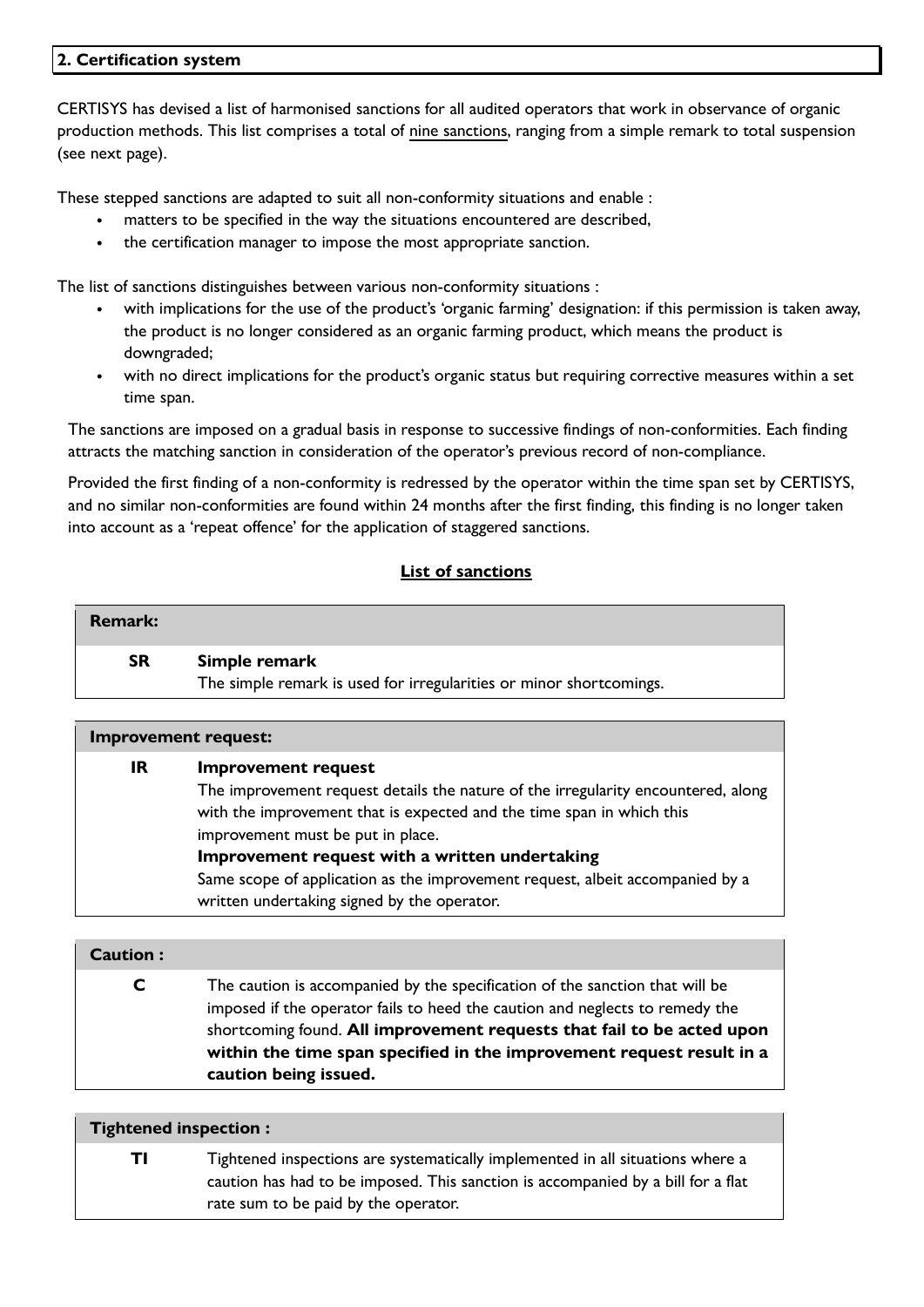| <b>Suspensions:</b> |                                                                                                                                                            |
|---------------------|------------------------------------------------------------------------------------------------------------------------------------------------------------|
| <b>PS</b>           | <b>Product suspension:</b>                                                                                                                                 |
|                     | The operator is prohibited from selling a given type of product carrying<br>indications that refer to organic production methods for a set period of time. |
| <b>TS</b>           | Total suspension :                                                                                                                                         |
|                     | The operator is prohibited from selling all products carrying indications that refer<br>to organic production methods for a set period of time.            |

| Downgrades: |                                                                                                                                                                            |
|-------------|----------------------------------------------------------------------------------------------------------------------------------------------------------------------------|
|             | Downgrades are conservatory and preventive measures intended to protect the<br>sector, even if this means a loss for the operator which may be perceived as a<br>sanction. |
| <b>PD</b>   | Parcel downgrade :                                                                                                                                                         |
| <b>LD</b>   | Déclassement du statut d'une parcelle ne permettant plus à celle-ci de produire<br>des cultures « bio » pendant une durée déterminée.                                      |
|             | Lot downgrade :                                                                                                                                                            |
|             | Definitive loss of 'organic' status for a specific lot of products.                                                                                                        |

The decision to suspend the certification may be imposed at any time when a blatant breach is established. This provision does not prejudice the application of article 30.1 §2 of the Council Regulation (EU) no. 834/2007.

The examples provided do not remove CERTISYS's right to put in place all and any sanctions it deems expedient in consideration of the practices encountered.

When an operator switches to a new inspection body, the new inspection body will consider the sanctions implemented by the former inspection body based on the information exchanged between the two bodies.

The aim of the implementation of the list of sanctions and the list of non-conformities is to help the operators move forward in a positive sense towards the appropriate application of the rules, even if sanctions are sometimes necessary to ensure non-compliant products are withdrawn from the market.

### **3. Appeal procedure**

Upon receipt of a letter of certification notifying the operator of the decision in respect of a prospective certification, the operator is free to instigate an appeal. Only the operator (natural or legal person) can file the petition for appeal. This appeal may relate to **any certification decisions** by CERTISYS.

In order to be admissible, the petition must be sent to CERTISYS:

- by letter sent by **recorded delivery**;
- within **14 days**: dispatch date of the letter;
- **duly motivated:** setting out new elements which CERTISYS had not been previously apprised of.

If the appeal is found to be admissible, it will be examined with a view to **mediation**: a committee at CERTISYS will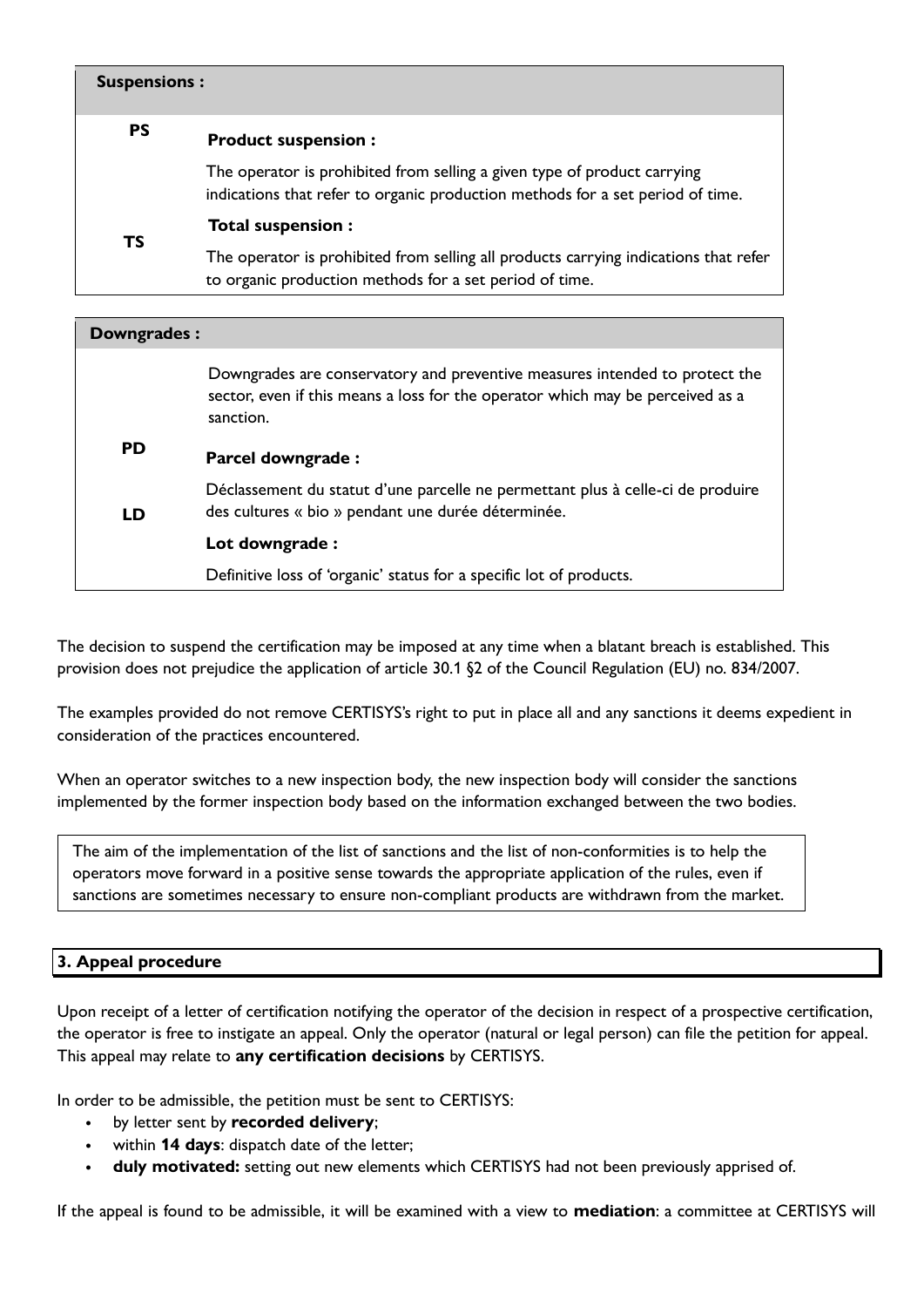meet and examine the appeal based on the fresh elements put forward by the operator.

The committee is made up of one or several representatives of the Quality, Certification and Inspection Departments. The person(s) who were involved in the inspection that led to the sanction(s) disputed by the operator have no decisionmaking powers.

At his request, the operator may be heard by CERTISYS. In certain cases, CERTISYS will need to seek the permission from the responsible Authority to change the sanction. If the mediation results in a change of the sanction, CERTISYS will amend the certification documents and provide the operator therewith. The outcome of the mediation is communicated to the operator within 15 days.

#### **4. Certification of producers groups**

The CERTISYS Standard sets out the possibility for "producer groups" to be certified. The internal auditing system may be assessed with a view to the certification of "producer groups" if adequate assurances are in place; this may diminish the need for outside on-site inspections of every sub-unit or producer that is part of the association.

## *4.1 Definitions*

**« Preparation » :** This covers all work performed to the products outside of the farm (production site) aimed at storing, cleaning, sorting, packing or processing an unprocessed agricultural product into a finished or semi-finished agri-food product (drying, dehulling, culinary preparation).

**« Production unit » :** This is the location where the products are grown and/or prepared, with the inclusion of all sub-units situated in the local area. A production unit may be made up of several sub-units situated in the same local area, operating under an organic system plan, and managed by an internal auditing system which ensures compliance with the applicable provisions of the various regulations. Each production unit operating as part of an organic production or preparation system defines its own site, practices, management and products.

**« Sub-unit » :** This is the smallest single part of a production unit, such as a field, a parcel of land, a wild harvesting area, or a separate processing sector. For instance, if the village is a production unit, the producer-members of the association in the village are the sub-units.

**« Internal auditing system (ICS)» :** This is the quality assurance system set up in-house, and included as part of the Organic System Plan, which defines the practices, record-keeping and the requirements of the internal auditing that apply to each production unit, site or installation. The ICS specifies the internal auditing method adopted.

## *4.2 Prerequisites for the certification of "producer groups"*

The "producer group", which is made up of production units, sites, and installations, must be formally organised (as an association, a cooperative, a company, an EIG or Economic Interest Grouping, individual workers, or any other kind of entity).

The certification is made out to the name of the association, not to the individual members, who may present themselves as being certified only through the association.

The practices of the "producer group" must be congruous and attest to a consistent process or methodology, using the same inputs and procedures.

Membership of the certified project of the "producer group" is confined to members who are required to sell their organically certified production output through the association, unless the members are individually certified.

The producers-members of the association must adopt the same procedures and techniques of production, processing, distribution and marketing, without omitting the traceability of their products all the way up to their final destination (logging, labelling, branding, etc.).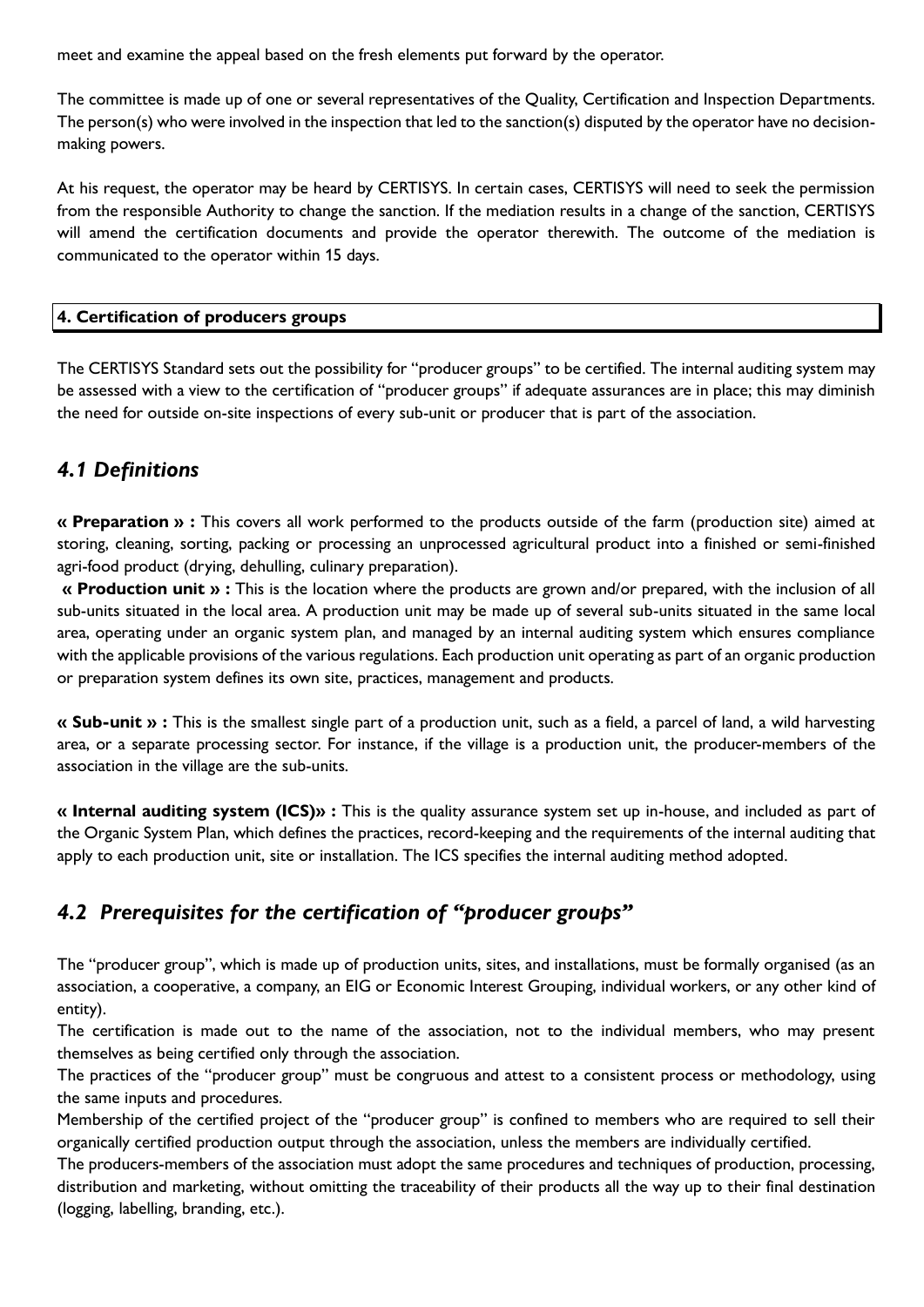The record-keeping and archive protocols must be conformable. It will not be accepted that the production units of the "producer group" use different data recording methods.

# *4.3 "Producer group" projects under the organic system*

The "producer group" is to devise and implement an internal auditing system (ICS) involving internal checks and recordkeeping activities of the production practices and of the inputs used in each sub-unit, production unit, site or installation so as to ensure compliance of the products with organic production methods.

### **Admission criteria for "members" to a production unit:**

All members of a production unit:

- individually undertake to observe organic production methods;
- take the same training classes laid on by the association;
- implement the same production and record-keeping practices;
- the supply of inputs is controlled by the association;
- have the same operational manager, training manager, quality control manager and the same manager in charge of the operation of the internal auditing system;
- adopt conformable and identical preparation processes;
- are situated in the same local area, defined by their access to the same post-harvesting storage or processing installation(s), and/or common land parcels, the same water supply sources, the same structural land and soil features and other physical factors;
- produce the same products and share the same harvesting programme.

# *4.4 Inspection of "producer group"*

The inspection or outside audit performed by CERTISYS is the assessment on the ground of the production or preparation project of a certificate applicant with a view to establishing the latter's compliance with organic production methods as described in the OSP.

In amongst other things, the annual external inspections are aimed at verifying the conformity of the OSP, the control of the inputs, the storage facilities, the measures to separate conventional and organic products and land parcels, the revenues and preparation procedures, the packaging and labelling materials, and the hygienic measures in respect of the processing operations. The description must be conformable, both for the crop production areas, the origin of the inputs and the crop protocols, and for the administrative records of events and the traceability of the products.

To a large degree, the verification of the OSP is performed by away of an audit of the way the internal auditing system operates, along with a physical investigation of each production unit (usually the registered offices or joint processing or collection services) and the statistically meaningful sample collection at the sub-units in any given production unit. In the "producer group", the sub-production unit is the smallest unit that is to be audited each year. In addition to the compulsory annual inspection, spot checks may be organised.

# *4.5 Internal auditing system (ICS)*

### **4.5.1 The role of the ICS**

The internal auditing system was set up to ensure compliance on the ground with the rules of organic production. All members of a "producer group" are governed by the same OSP and the ICS is to ensure appropriate guidance and training to guarantee that all participants take care that the plan is properly implemented in the same uniform manner. It is in the interest of the ICS workers to safeguard the organic status of the association as a whole.

In a given production unit, the local in-house inspectors are tasked with checking the practices of the members (all land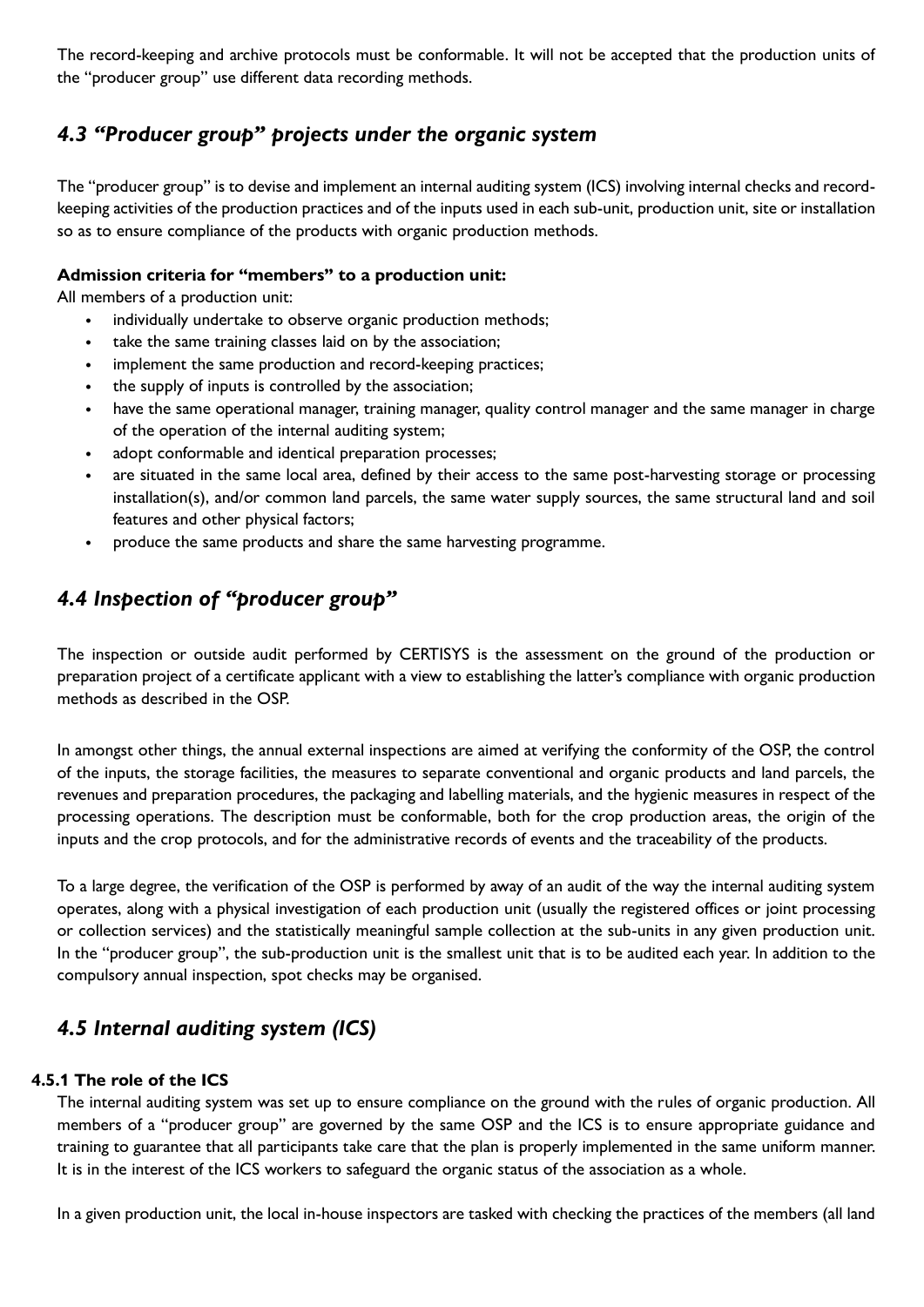parcels, all sites and all installations) **at least once a year at a minimum**. The inspection of a sub-unit of the "producer group" is to focus on the critical points of the organic farming methods such as neighbouring crops, the condition of the crops, soil quality indicators, inputs, storage facilities and the due understanding of the organic requirements on the part of the producers.

Whereas CERTISYS' role is to ensure that the ICS functions correctly at the level of the production units, the sites, and the installations, the internal auditing system is to analyse each of these product units, sites or installations in greater depth. All non-conformities detected at the production unit, sites or installations must be reported to CERTISYS (not just fed into the ICS).

#### **4.5.2 How does the ICS work?**

The local in-house inspectors are to perform at least one comprehensive annual inspection of every producer, which is to include field visits and/or visits to the installations. The internal auditing system must be used to keep appropriate records of events, including at a minimum a description of the sub-units and the installations, the production plans, the harvested products, the producer contract and the internal inspection reports.

The internal auditing system must be made to include the due application of sanctions on the various members who fail to act in compliance with the association's OSP. It is to inform the certifying body of the irregularities and nonconformities encountered, however minor. It is also to inform the members concerned of the corrective actions imposed on them, and of the deadlines granted for these actions to be implemented.

The ICS is to set out a list of sanctions to be applied to the association's members who fail to act in compliance with the organic production methods. It is to arrange for supplementary inspection visits to check the implementation of the relevant corrective actions. It is also to provide for the suspension or the exclusion of members or sub-units who fail to act in compliance, including the corrective measures that must be undertaken by the members or the units before they qualify to be re-admitted. It is to inform the certifying of all corrective actions; a member who wilfully or fraudulently acts in breach of the regulations may not be re-admitted to the group until the certifying body has approved the measures put in place to make sure no such breaches can occur again.

#### **4.5.3 Internal auditing system functions**

Functions to be set up within the ICS :

- **Technical committee:** made up of technicians, this committee establishes the crop and agricultural practices to be applied by the producers. It is tasked with the record-keeping of the data and documenting the supply of inputs.
- **In-house assessment committee:** made up of technicians, representatives of the board of directors and of resource persons (liaison officers), this committee sets out from the internal inspection reports to assess the non-compliance of a member and implements the penalties as set out.
- **ICS Manager**: the premier manager of the ICS, who supervises the co-ordination of the activities
- **In-house inspectors:** technical agents tasked with identifying the sub-units, monitoring due observance of the requirements by the project's sub-units, units, sites and installations; these inspectors are assisted in these endeavours by resource persons (liaison officers) who, by virtue of their presence at the units and sites are able to ensure closer follow-up.
- **Trainer:** a manager tasked with staging training courses and upskilling the workers.

Irrespective of the number of people who work as part of the ICS, the ICS manager is to compile an organisation chart to provide people with a clear understanding of the various duties of everybody involved, and to raise the sense of responsibility of all concerned. It is crucial that ICS staff have a clear understanding of the various roles and responsibilities in respect of resource and training management.

#### **4.5.4 Potential conflicts of interest**

The local in-house inspectors may face conflicts of interests with the people close to them and find themselves in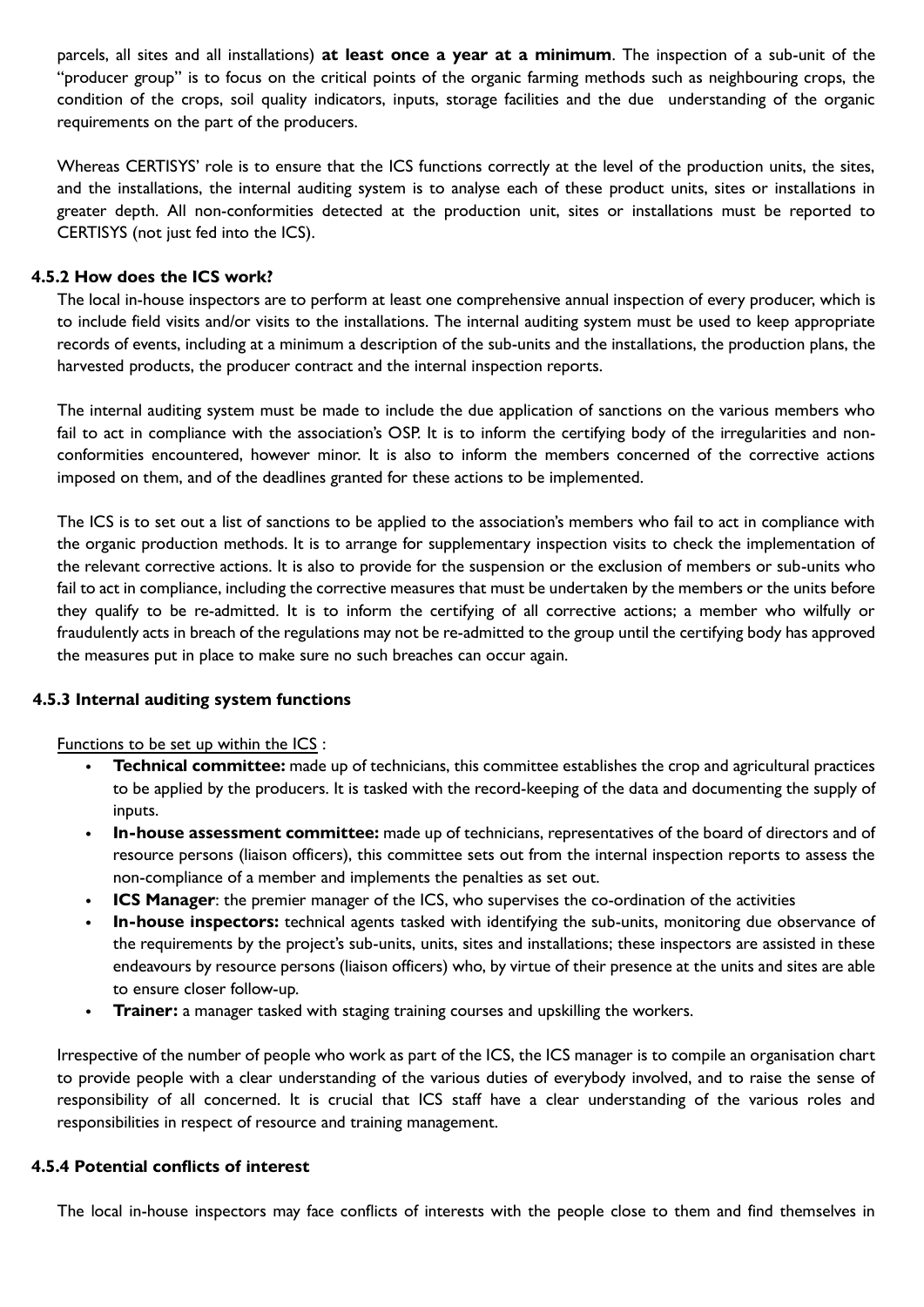trouble if they need to report non-conformities. This is a reality for projects of individual producers as much as it is for "producer group" projects. In order to confine the potential number of non-conformities that go unreported, the internal auditing system personnel must be given written assurance that they will not be made to suffer any consequences if they detect and report non-conformities. In essence, this written assurance from the association or from the '(legal) person' creates a protective 'firewall' for the in-house inspectors. Moreover, it is also incumbent on these workers disclose, in writing and on an annual basis, all potential conflicts of interest ahead of the external inspection.

The ICS staff could be considered as having a conflict of interests inherent to their obligation to make sure the group as a whole retains its organic status. The association can avoid all conflicts of interests by appointing in-house inspectors in regions and villages different from those where the people concerned are originally from. Moving around the inspectors of the different units, sites and installations at regular intervals, is another way for the association to avoid complicity between the personnel and the members. The members of the association are to report all changes that might affect the conformity of the products. This information in respect of the ICS staff is also to be communicated to CERTISYS.